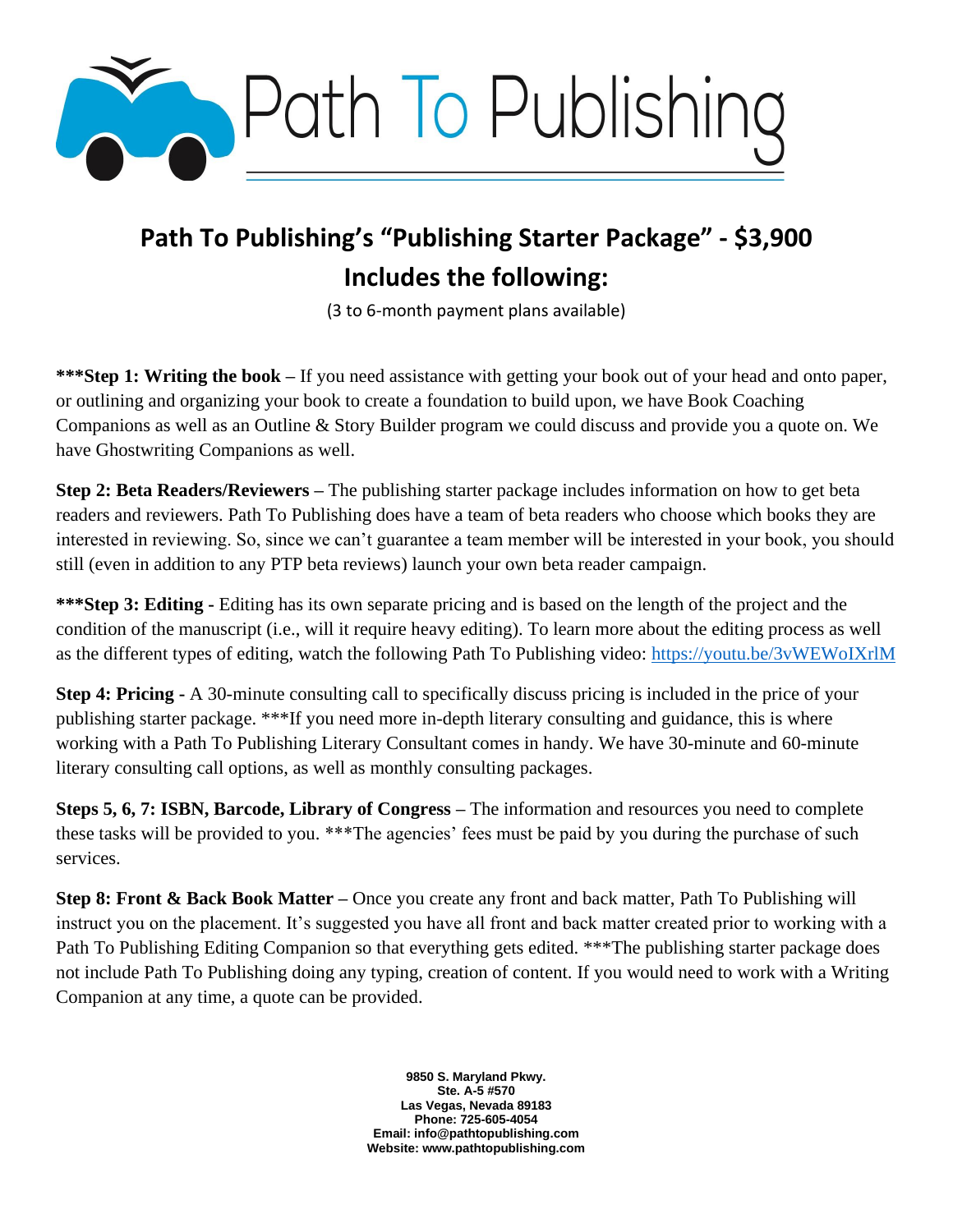

**\*\*\*Step 9: Back Cover text –** Make sure to include back cover text as part of the body of the final manuscript so that the Editing Companion can edit it. If you need an existing back cover text tweaked or written from scratch, we have Book Summary Companions who can provide a quote and get the job done.

**Step 10: Book Cover Design –** Includes a standard book cover with words and one stock image. Additional cost can be incurred depending on your cover vision and concept (live models, photographer to take specific photos, etc.).

**Step 11: Typesetting –** Our Path To Publishing Typesetting Companion will do a professional, industry standard typeset on the interior of your book (text only; up to 280 pages) as part of the publishing starter package. \*\*\*Typesetting can be upgraded to "advanced" (for an additional fee) to include images, graphs, bullet points, special fonts, etc. If you would like eBook conversation as well, we'll offer a discounted rate to receive a Word, Mobi, and ePub digital file.

**\*\*\*Step 12: Proof editing -** This will be provided in the editing quote should you choose to work with a Path To Publishing Editing Companion. All editing is separate and not included in the price of the publishing starter package.

**Step 13: Copyright** – We will provide you with the information to copyright your work.

**Step 14: Printer -** We will provide the resources for your print quote as well as help you determine your book's specs (size, paper color and pound, cover--gloss, mate, etc.). \*\*\*Path To Publishing is not a printer and does not offer copies of your book.

## **\*\*\*Step 15: eBook Conversion –** See Step 11

**\*\*\*Step 16: Audio book narration –** Path To Publishing has Audio Book Companions who will narrate and produce your audio book. The cost of audio book production is not included in the cost of the publishing starter package, but a quote can be provided based on the length of the book and any special elements you would like for your book's audio production (multiple narrators, background music, sound effects, etc.).

**Step 17: Distribution –** As part of the publishing starter package, we will provide you with the information and resources for you to set up book distribution. \*\*\*If you find that you don't have time to set-up your own book distribution accounts, we do have a "Distribution Set-Up" package we can provide you a quote on. Path To

> **9850 S. Maryland Pkwy. Ste. A-5 #570 Las Vegas, Nevada 89183 Phone: 725-605-4054 Email: info@pathtopublishing.com Website: www.pathtopublishing.com**